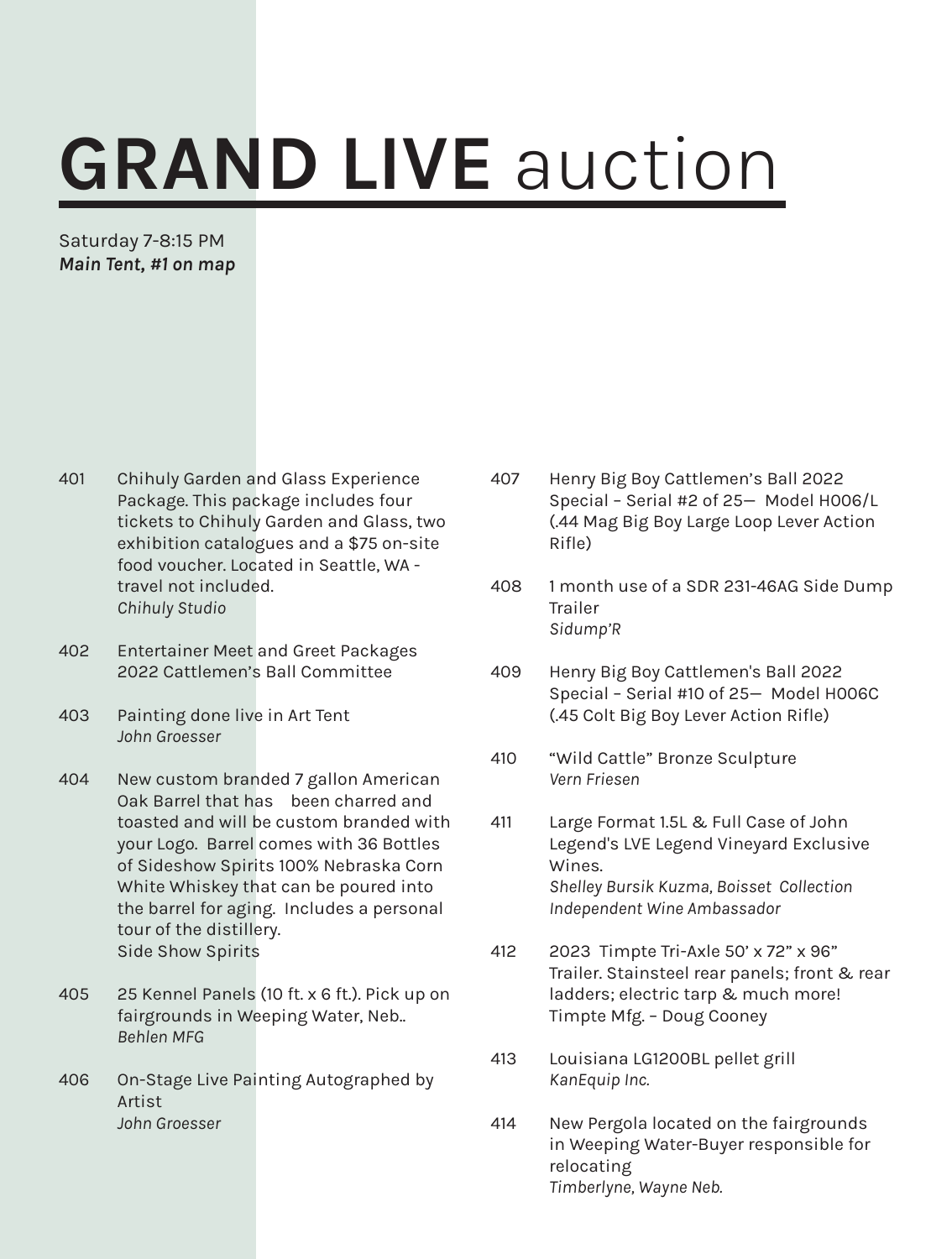- 415 Rustic lumber live edge dining room table, approximately 10' long *Rustic Lumber Store, Louisville, Neb.*
- 416 Sheriff Regular Magnum *The Boisset Collection*
- 417 One Night of Glamping at Kimberly Retreat for 2 persons. *Kimberly Creek Retreat, Ashland, Neb.*
- 418 Henry Golden Boy Cattlemen's Ball 2022 Special – Serial #24 of 25—Model H004 (.22LR Golden Boy Lever Action Rifle)
- 419 Sheriff Double Magnum autographed by Ned Ledoux and John Michael Montgomery *The Boisset Collection*
- 420 One Year Membership to Dormie Network. Winning Bidder, Their Significant Other and any children living in the home under the age of 23 will receive Full Membership benefits to all 6 Dormie Network Properties across the US. (Please note: Permanent address must not be within 75 miles of any of the Dormie Network Locations) *Dormie Network*
- 421 Henry Big Boy Cattlemen's Ball 2022 Special – Serial #15 of 25— Model H006 (.44 Mag Big Boy Lever Action Rifle)
- 422 T300 Shop Air Cleaner *Industrial Maid – Jeff Zvolanek*
- 423 Private Curated Collectors Wine & Food Tasting Experience. Join one of Napa Valley's greats for an exclusive evening curated just for you and your guests (12 total) at your location. *Shelley Bursik Kuzma, Boisset Collection Independent Wine Ambassador*
- 424 Louisiana LG1200FL pellet grill *KanEquip Inc.*
- 425 Dinner at the Governor's Residence (Party of 8) & Tour of the Governor's Residence with Nebraska Governor Pete Ricketts & First Lady Susanne Ricketts *Governor Pete Ricketts & First Lady Susanne Shore*
- 426 Dinner at the Governor's Residence (Party of 8) & Tour of the Governor's Residence with Nebraska Governor Pete Ricketts & First Lady Susanne Ricketts *Governor Pete Ricketts & First Lady Susanne Shore*
- 427 Henry Big Boy Cattlemen's Ball 2022 Special – Serial #1 of 25— Model H00B/L (.30/.30 Big Boy Large Loop Lever Action Rifle)
- 428 42" x 57" "Abilene" A Painterly Collage Quilt – handpieced and tightly long arm quilted *Barb Jameson & Sharon Todd*
- 429 UNL President's Skybox Tickets. 2 guests will join the President of the University of Nebraska at the Oklahoma vs. Nebraska football game on September 17, 2022 at Memorial Stadium in Lincoln, Neb.. (2) skybox tickets, (2) pre-game invitations, and (1) game day parking pass. *The University of Nebraska-Lincoln*
- 430 Idube Safaris 5-day south African trip for two hunters (rifle hunt includes transportation from airport to camp. Beautiful lodge rooms, meals, drinks and laundry services. Professional (PH) or guide, tracker and skinner are all provided. Also includes \$500.00 per hunter towards trophy fees. See donation certificate for more details). *Cheyenne and Roxanne Wohlford*